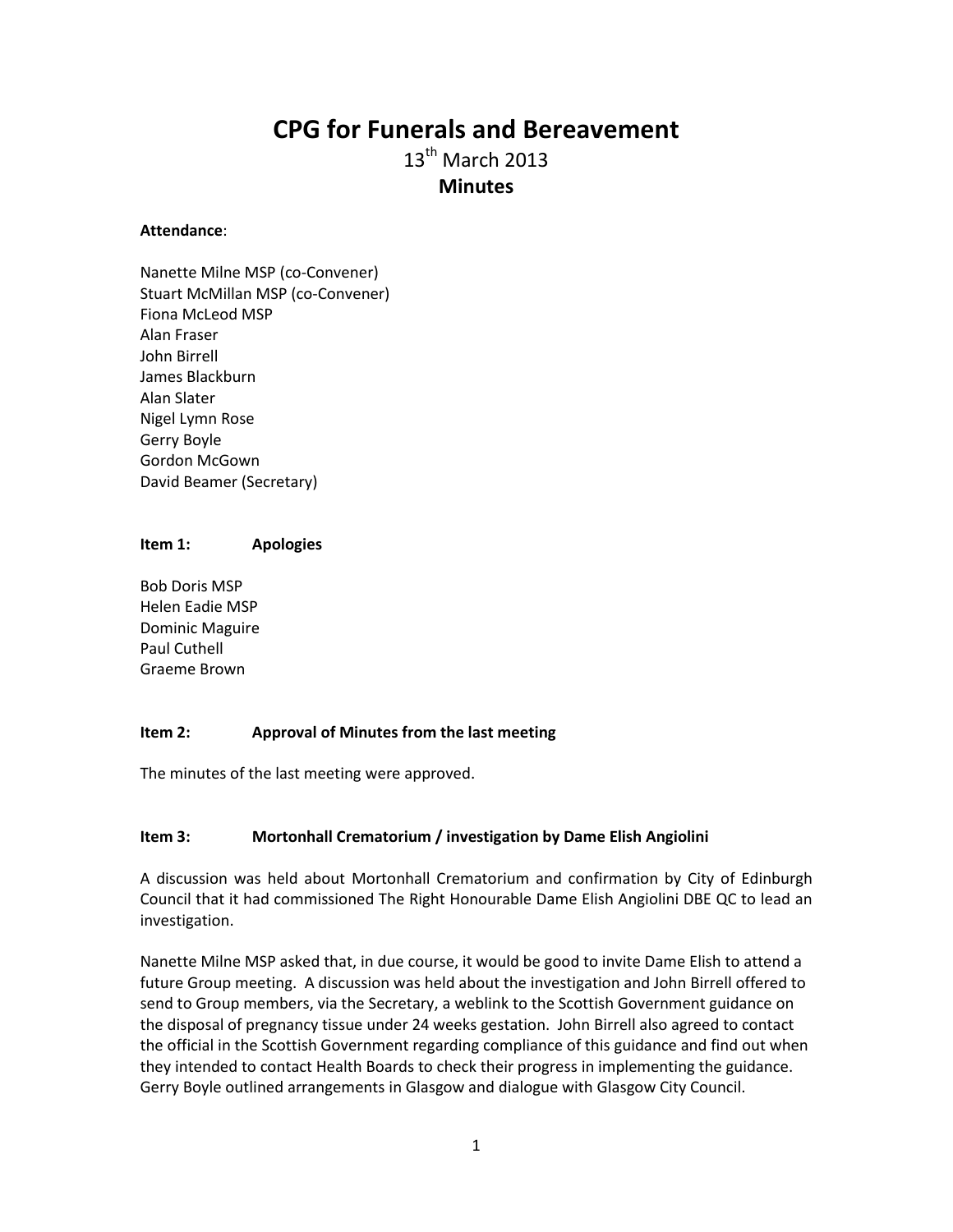#### **Item 4: Bob Doris MSP constituent issue on repatriation**

Bob Doris MSP was unfortunately unable to attend the meeting but Stuart McMillan MSP hoped that he would be able to raise this issue at the next meeting of the Group.

Fiona McLeod discussed a repatriation case and issues with a death certificate. Gerry Boyle outlined how the problems experienced regarding the death certificate could be resolved.

Stuart McMillan asked about repatriation arrangements between different EU member states and Nigel Lymn Rose outlined the current arrangements and the anomalies that exist.

#### **Item 5: Non-MSP membership applications**

A discussion was held about the new Cross Party Group rules and membership requests from two organisations:

- The Scottish Partnership for Palliative Care (founder of the Good Life, Good Death, Good Grief alliance)
- **Stillbirth and Neonatal Death Charity (SANDS)**

The Group examined the current non-MSP members, how other Groups operated, and the two organisations that had requested to join. Nanette Milne stated that the Group had been successful to date and believed that having new non-MSP members could broaden the Group's appeal to other MSPs who weren't currently a member of the Group. Stuart McMillan said that the Group was one of the smaller Cross Party Groups but had been effective. Fiona McLeod stated that joint Group meetings were also very successful and outlined the new rules that applied to Groups.

Alan Fraser discussed the range of bereavement groups in Scotland, Cruse's remit and welcomed new bereavement organisations joining the Group.

Nanette Milne needed to attend another meeting and although Fiona McLeod was present along with Stuart McMillan, a decision could not be taken about the new membership requests as Fiona McLeod was not listed as a member of the Group. Fiona McLeod asked to be listed as a Group member and the Secretary agreed to liaise with co-conveners to ensure that she was added.

Stuart McMillan asked for the two membership requests to be discussed again at the next meeting and requested the Secretary to update both of applicants on the discussion that had taken place and the reason why a decision had not yet been taken.

#### **Item 6: Procurator Fiscal service**

James Blackburn outlined a recent meeting held between a Depute Procurator Fiscal and funeral directors in Edinburgh and the Lothians area. The meeting examined communication problems